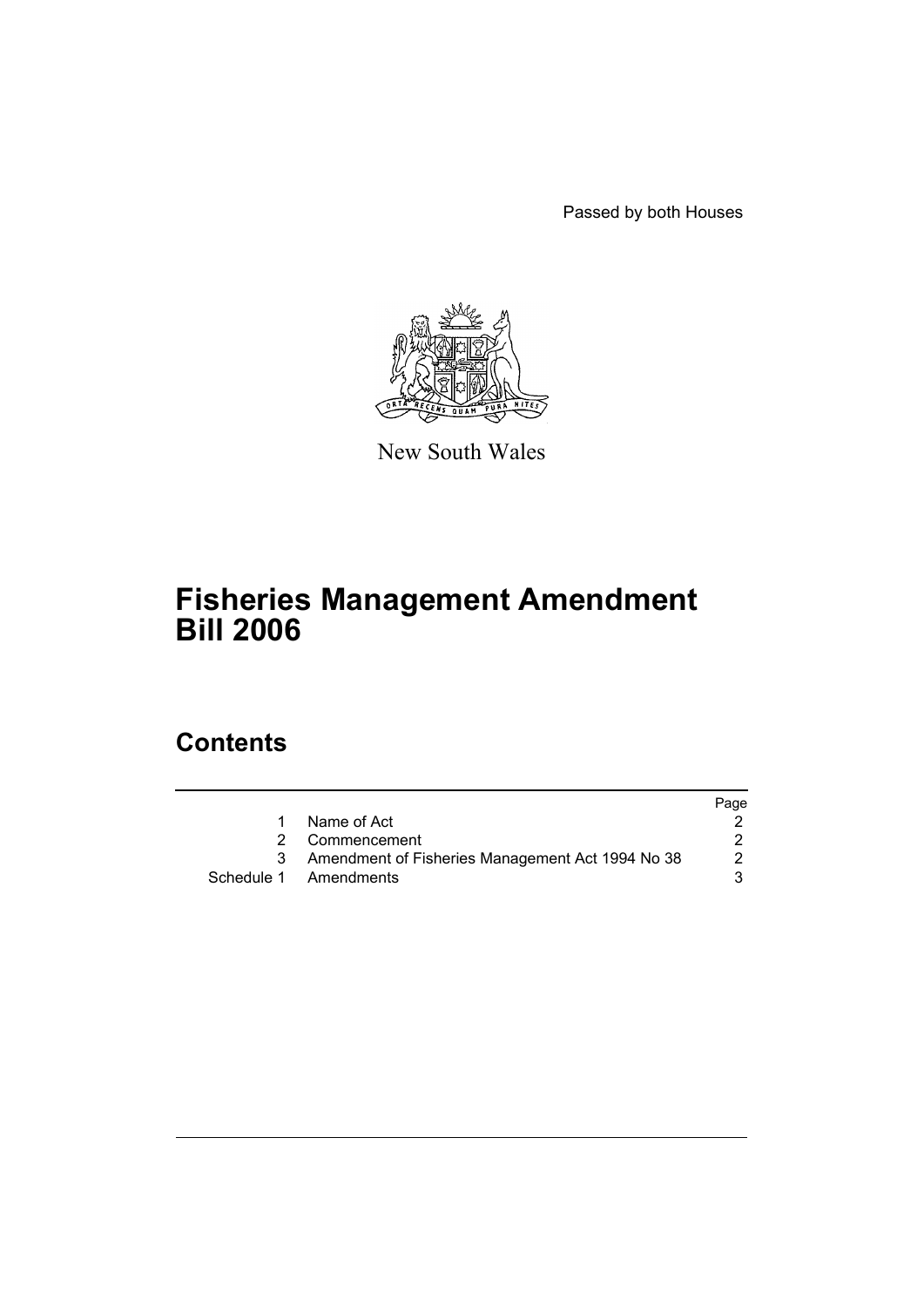*I certify that this PUBLIC BILL, which originated in the LEGISLATIVE ASSEMBLY, has finally passed the LEGISLATIVE COUNCIL and the LEGISLATIVE ASSEMBLY of NEW SOUTH WALES.*

> *Clerk of the Legislative Assembly. Legislative Assembly, Sydney, , 2006*



New South Wales

# **Fisheries Management Amendment Bill 2006**

Act No , 2006

An Act to amend the *Fisheries Management Act 1994* to make further provision with respect to the management of fishery resources.

*I have examined this Bill, and find it to correspond in all respects with the Bill as finally passed by both Houses.*

*Chairman of Committees of the Legislative Assembly.*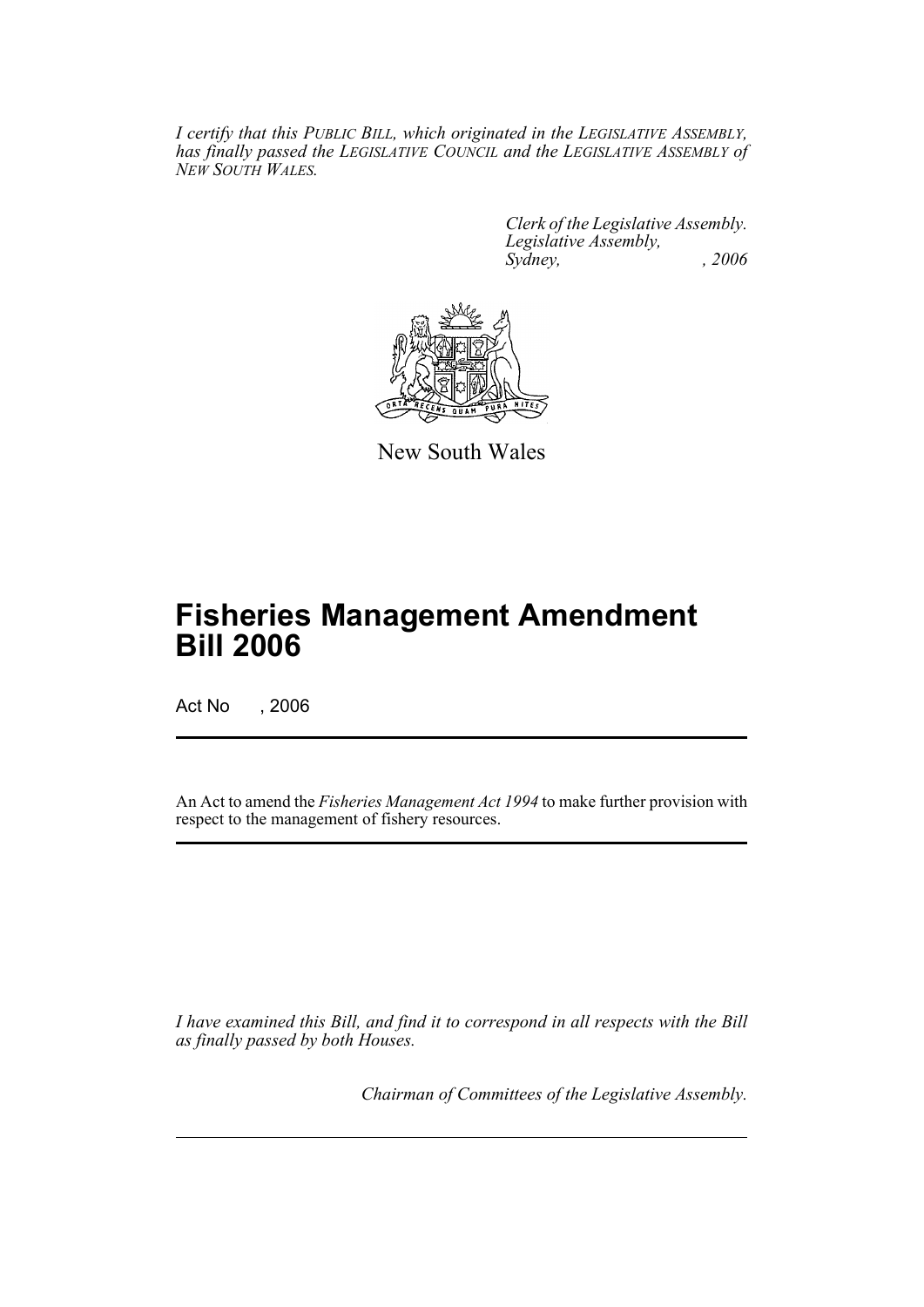## **The Legislature of New South Wales enacts:**

## **1 Name of Act**

This Act is the *Fisheries Management Amendment Act 2006*.

## **2 Commencement**

This Act commences on a day or days to be appointed by proclamation.

## **3 Amendment of Fisheries Management Act 1994 No 38**

The *Fisheries Management Act 1994* is amended as set out in Schedule 1.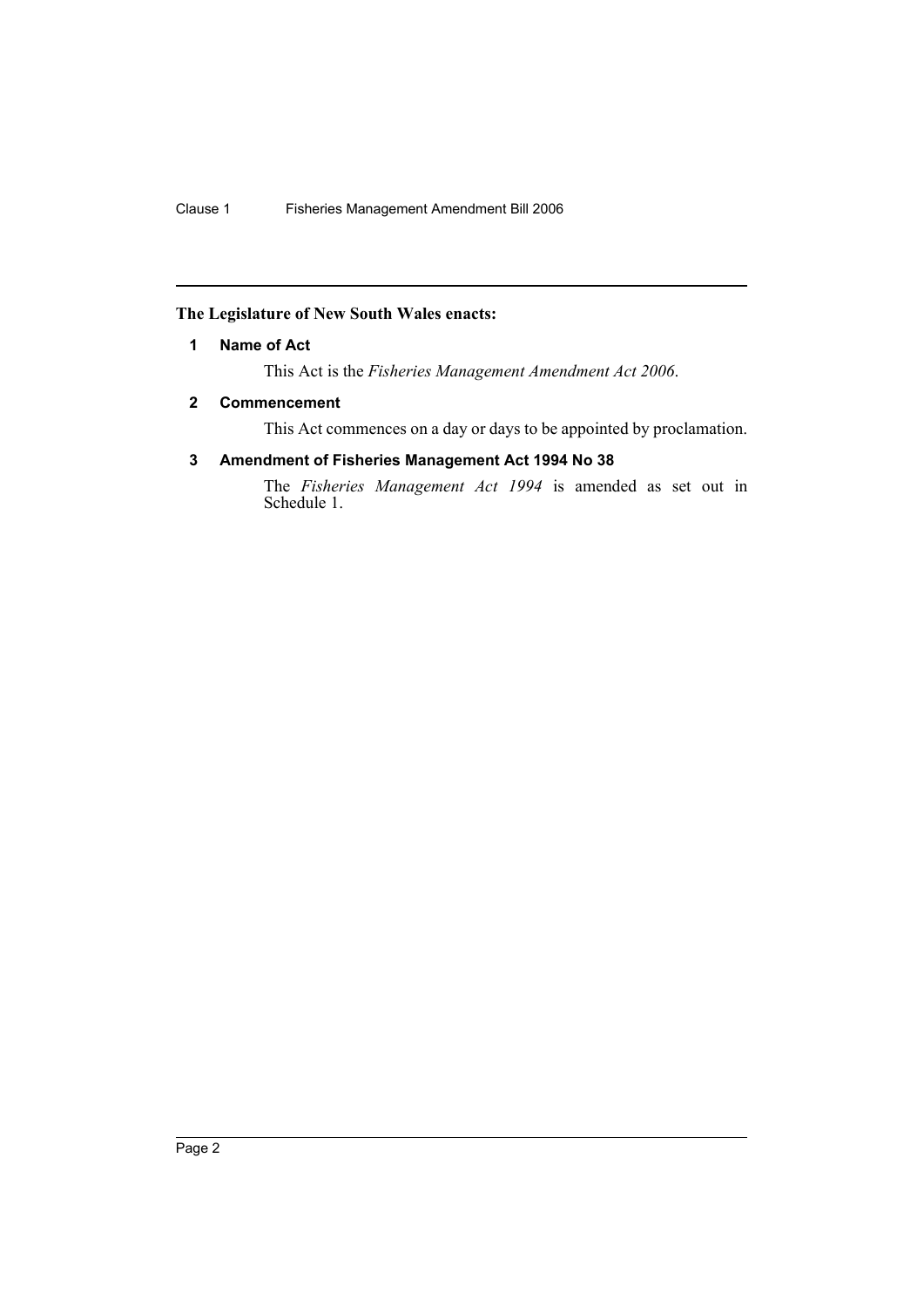Amendments **Amendments** Schedule 1

## **Schedule 1 Amendments**

(Section 3)

**[1] The whole Act (except Schedule 7)**

Omit "NSW Fisheries" wherever occurring. Insert instead "the Department".

## **[2] Section 4 Definitions**

Insert in alphabetical order in section 4 (1):

*Department* means the Department of Primary Industries. *owner of a fishing business* is defined in section 34Q.

## **[3] Section 32 Review of determinations by TAC Committee**

Insert after section 32 (3):

- (4) Despite section 31, a review of a determination of total allowable catch made by the TAC Committee (an *initial determination*) may be carried out without calling for public submissions on the appropriate total allowable catch if:
	- (a) the review is conducted, and any new or different determination of total allowable catch made as a result of the review is made, within 6 months after the initial determination was made, and
	- (b) before making the initial determination, the TAC Committee called for public submissions in relation to the appropriate total allowable catch.
- (5) Subsection (4) does not apply if the Minister directs the TAC Committee to call for public submissions in relation to a review.
- (6) If the TAC Committee conducts a review of an initial determination without calling for public submissions, the TAC Committee must, in making any decision in relation to the review, have regard to any public submissions that it was required to have regard to when it made the initial determination.

## **[4] Section 34Q Fishing business determinations**

Insert after section 34Q (8):

(9) A reference in this Act to the *owner of a fishing business* is a reference to the person (or persons) who, from time to time, owns or own a business that is, or has been, determined to be a fishing business by the Director-General under this section.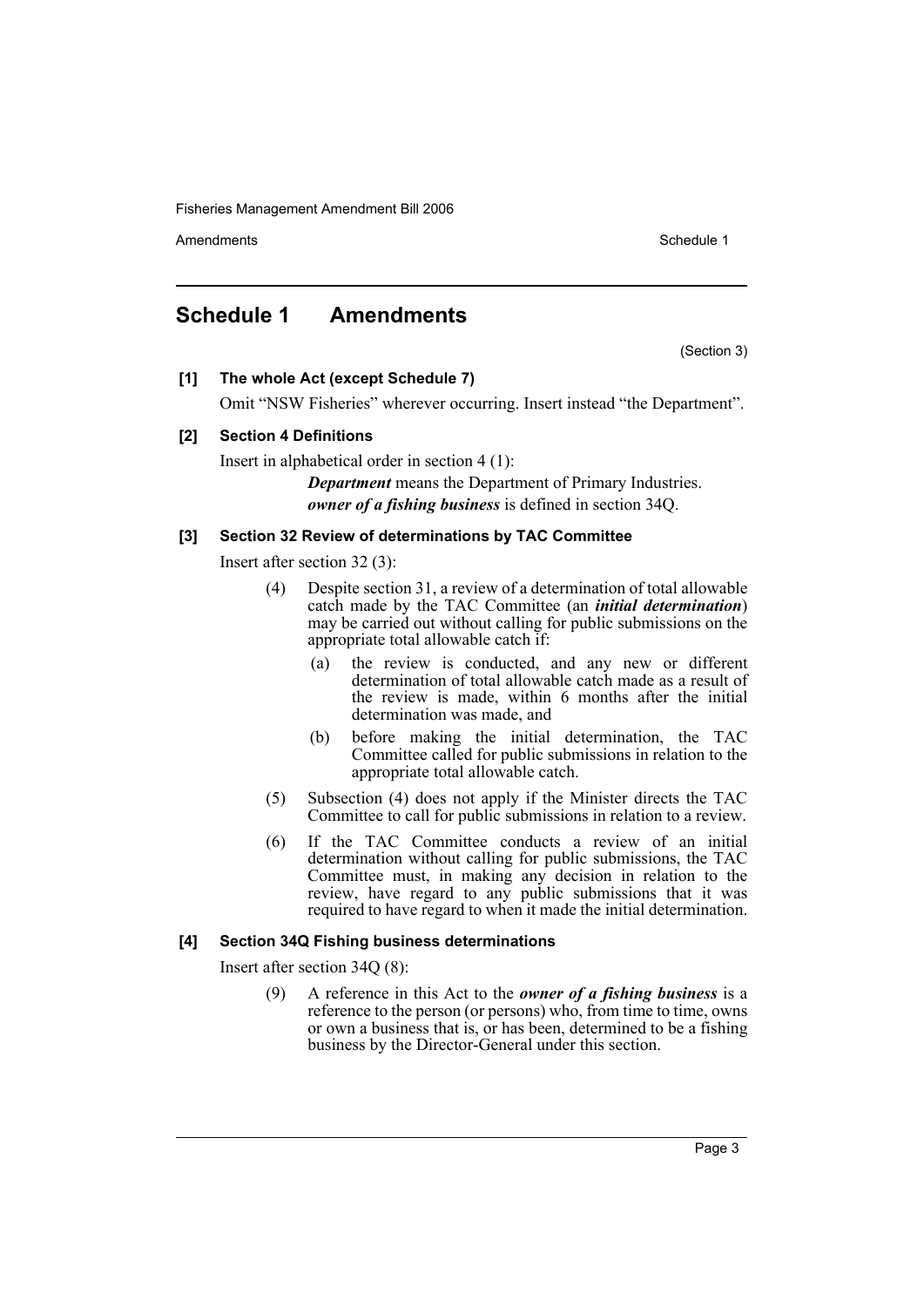Schedule 1 Amendments

## **[5] Section 37A**

Insert after section 37:

#### **37A Defence—permits authorising sale of fish for charitable purposes**

- (1) The Minister may issue to a person or body a permit that authorises the sale of fish, by auction, for a charitable purpose.
- (2) Any such permit may also authorise a person, or any class of persons specified in the permit, to take and possess fish, in connection with the sale of the fish by auction, by any method or by any specified method, from any waters or any specified waters or in any other specified way, despite any provision of or made under this Act to the contrary.
- (3) A person who takes fish, or is in possession of fish, in connection with a sale authorised by a permit issued under this Part, and in accordance with the authority granted by the permit, is not considered to be taking that fish, or in possession of that fish, for sale.
- (4) It is a defence to a prosecution for an offence against this Act or the regulations if the person charged satisfies the court that the act or omission constituting the offence was authorised by a permit issued under this section.
- (5) A permit under this section:
	- (a) is subject to such conditions as are prescribed by the regulations or specified in the permit, and
	- (b) remains in force for the period specified in the permit, and
	- (c) may be cancelled or suspended by the Minister at any time by notice given to the permit holder.
- (6) The Minister may from time to time, by notice given to the permit holder, vary the conditions of a permit under this section.
- (7) The regulations may make provision for or with respect to permits under this section. In particular, the regulations may prescribe the fee payable for the issue of a permit.
- (8) The power to issue permits under this section is limited by section 220ZW (Licence to harm threatened species, population or ecological community or damage habitat).
- (9) In this section:

*charitable purpose* includes any benevolent, philanthropic or patriotic purpose.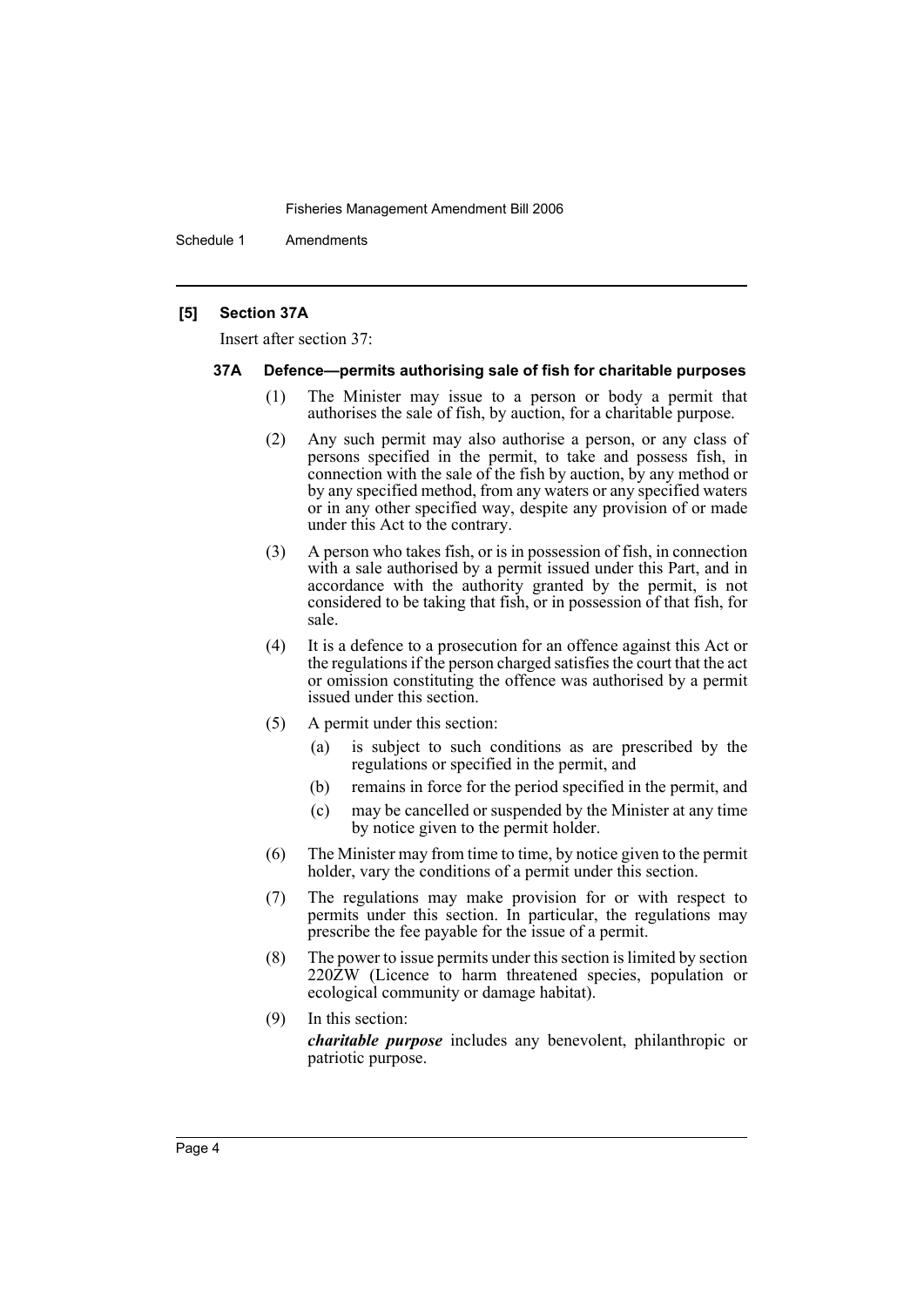Amendments **Amendments** Schedule 1

#### **[6] Section 66 Who may fish in share management fisheries after commencement of management plan**

Omit "in the Share Register" from section 66 (a).

#### **[7] Section 68 Endorsements on licences**

Omit "in the Share Register" from section 68 (3) (a).

## **[8] Section 68 (3) (b)**

Omit the paragraph. Insert instead:

(b) the shareholder has not less than the minimum shareholding in the share management fishery required under this Division, or the minimum such shareholding for the class of shares concerned, and

## **[9] Section 68 (4B) and (4C)**

Insert after section 68 (4A):

- (4B) The licence of a shareholder may not be endorsed if the shareholder is already authorised, by endorsement, to take fish in another share management fishery, unless the further endorsement is authorised by the management plan for each fishery in which the shareholder is, or will (as a consequence of the further endorsement), be authorised to take fish.
- (4C) Subsection (4B) does not prevent a shareholder from nominating another person to take fish on behalf of the shareholder in any fishery in which the shareholder is prevented from holding an endorsement, subject to compliance with any requirements under section 69.

#### **[10] Section 68 (5)**

Insert "an" after "application for".

## **[11] Section 68 (6A)–(6C)**

Omit section 68 (6A). Insert instead:

- (6A) The authority conferred by such an endorsement is subject to such conditions as are prescribed by the regulations or specified in the endorsement.
- (6B) The Minister may, at any time by notice in writing to the holder of a licence who is authorised by an endorsement to take fish in a share management fishery, revoke or vary the conditions of the endorsement or add new conditions. This subsection does not apply to conditions prescribed by the regulations.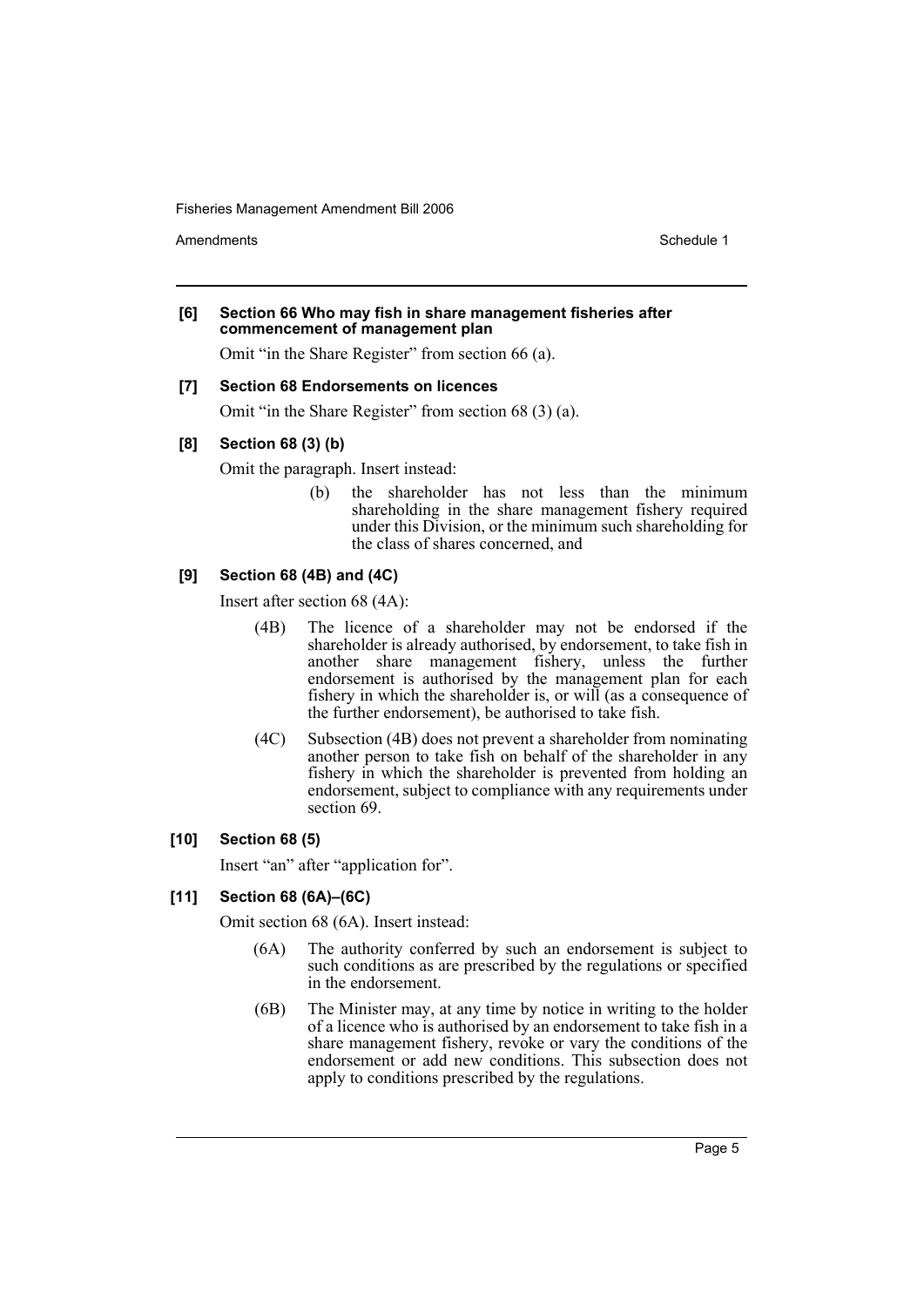Schedule 1 Amendments

(6C) The holder of a commercial fishing licence who contravenes any condition of an endorsement on the licence under this section is guilty of an offence. Maximum penalty: 100 penalty units.

#### **[12] Section 68 (8A)–(8C)**

Omit section 68 (8A). Insert instead:

- (8A) An endorsement of the licence of a shareholder, or of the licence of a nominated fisher of a shareholder, may also be revoked by the Minister on a request made by the shareholder in accordance with the requirements (if any) of the management plan for the fishery.
- (8B) The Director-General is to record particulars of any endorsement under this section, and any suspension, cancellation or revocation of an endorsement, in the Share Register.
- (8C) The Minister may approve arrangements under which a person who is eligible for an endorsement is given such an endorsement in the form of a separate document from the commercial fishing licence of the person. Any such document is taken to be an endorsement on the commercial fishing licence of the person authorised by the endorsement to take fish in the fishery, and references in this Act or the regulations to an endorsement extend to an endorsement in that form.

#### **[13] Section 69 Nomination of commercial fisher by holder of shares**

Omit section 69 (6)–(8). Insert instead:

- (6) However, the holder (the *nominating shareholder*) may not:
	- (a) nominate a commercial fisher who is nominated by another shareholder in the same fishery, unless authorised to do so by the management plan for the fishery, or
	- (b) nominate a commercial fisher who is nominated by another shareholder in another fishery, unless authorised to do so by the management plan for each fishery in which the commercial fisher will be authorised to take fish as a consequence of the nominations.
- (7) The management plan for a fishery may make further provision for nominations under this section, and for the revocation of nominations, including by requiring a shareholder to keep a record of a nomination or revocation of a nomination.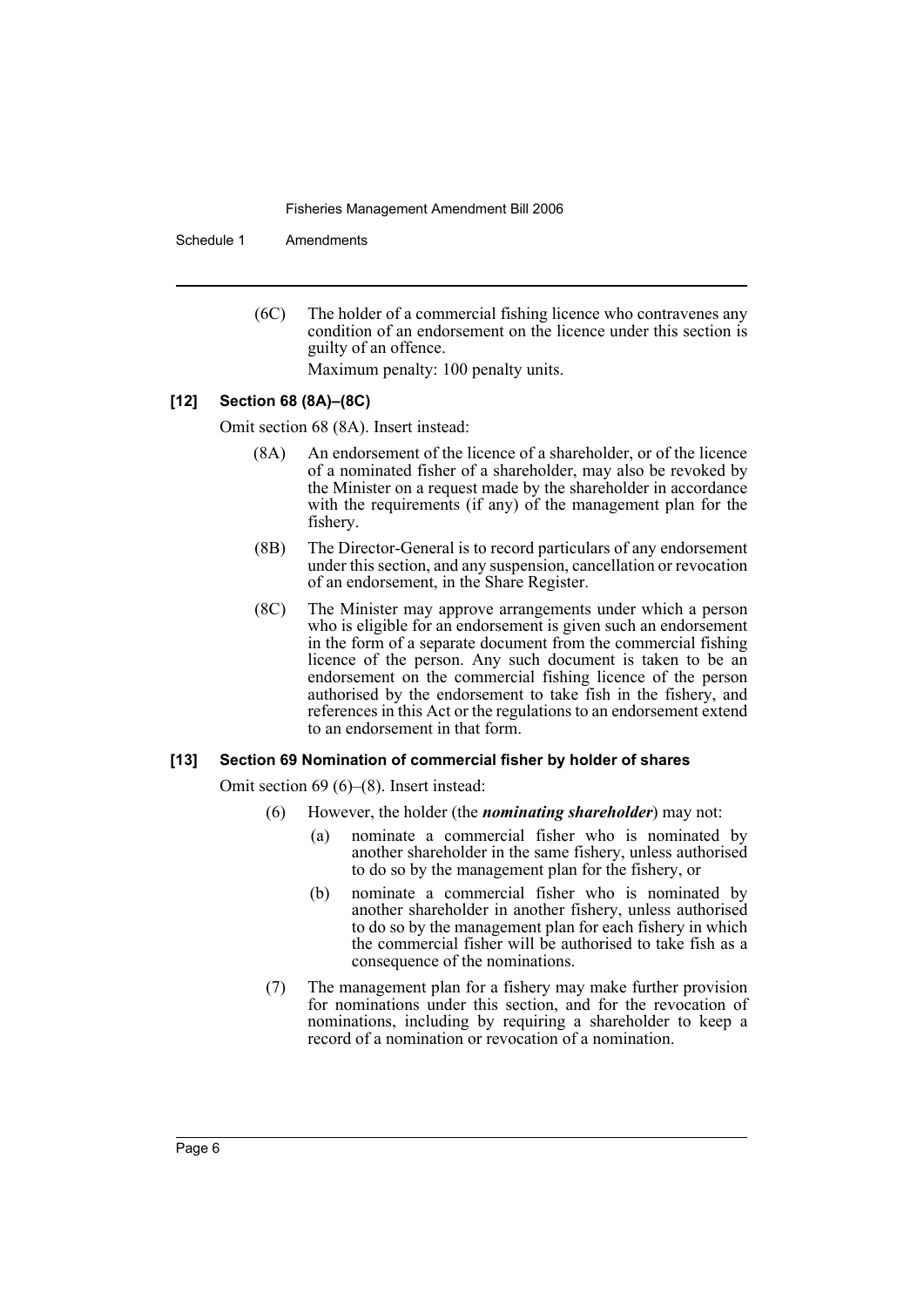Amendments **Amendments** Schedule 1

(8) The Director-General is to record any nomination under this section, and any revocation of the nomination, in the Share Register.

## **[14] Section 70 Special endorsements to take fish in share management fishery**

Insert after section 70 (4):

- (4A) The Minister may, at any time by notice in writing to the holder of a licence who is authorised by an endorsement under this section to take fish in a share management fishery, revoke or vary the conditions of the endorsement or add new conditions. This subsection does not apply to conditions prescribed by the regulations.
- (4B) The holder of a commercial fishing licence who contravenes any condition of an endorsement on the licence under this section is guilty of an offence.

Maximum penalty: 100 penalty units.

## **[15] Section 70 (6)**

Insert after section 70 (5):

(6) The Minister may approve arrangements under which a person who is proposed to be given an endorsement under this section is given the endorsement in the form of a separate document from the commercial fishing licence of the person. Any such document is taken to be an endorsement on the commercial fishing licence of the person authorised by the endorsement to take fish in the fishery, and references in this Act or the regulations to an endorsement extend to an endorsement in that form.

#### **[16] Section 75 Forfeiture of shares for certain contraventions of Act**

Omit section 75 (5). Insert instead:

- (5) The Minister is to sell forfeited shares to which this section applies by public tender.
- (6) The purchase price is to be paid to the credit of the Consolidated Fund, subject to this section.
- (7) If shares are forfeited for a failure by the shareholder to pay a community contribution or other amount due under this Part:
	- (a) any community contribution due under this Part is to be deducted from the purchase price and paid to the credit of the Consolidated Fund, and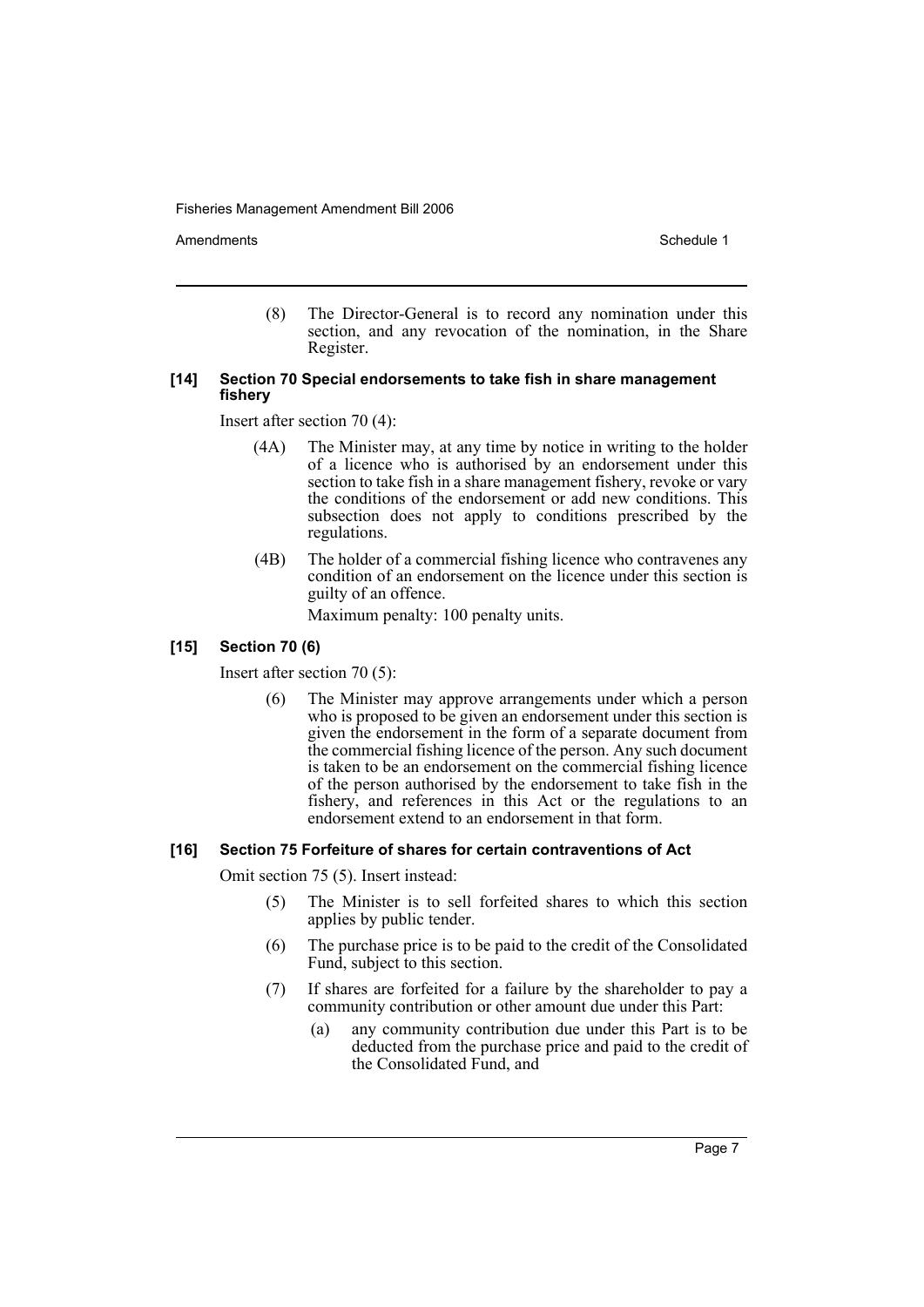Schedule 1 Amendments

- (b) any other amount due under this Part that would, on payment, be paid into the Commercial Fishing Trust Fund, is to be deducted from the purchase price and paid to the credit of the Commercial Fishing Trust Fund, and
- (c) the balance (if any) remaining after payment of the amounts referred to in paragraphs (a) and (b) is to be paid to the shareholder.
- (8) The regulations may authorise or require the payment of any part of the purchase price to a person (other than the shareholder) who had an interest in the shares after deduction of the expenses reasonably incurred in connection with the sale.

#### **[17] Section 76 Management charges**

Omit section 76 (1). Insert instead:

(1) The Minister may, subject to this section, determine the management charge payable by holders of shares in a share management fishery. The charge is payable annually, or as otherwise determined by the Minister.

#### **[18] Section 76 (4A)**

Insert after section 76 (4):

- (4A) The management charge may be fixed to provide for, and the provisions of a management plan relating to the management charge may facilitate, either or both of the following:
	- (a) the calculation of a single management charge for more than one share management fishery (that is, so that holders of shares in more than one share management fishery are not liable to pay a separate management charge in respect of each fishery),
	- (b) the calculation of a single management charge for a single fishing business (even if the fishing business is comprised of, or includes, shares in more than one share management fishery).

## **[19] Section 76 (7A)**

Insert after section 76 (7):

(7A) Interest charged on an overdue management charge, or an instalment of a management charge, under subsection (6) is taken to be part of the management charge.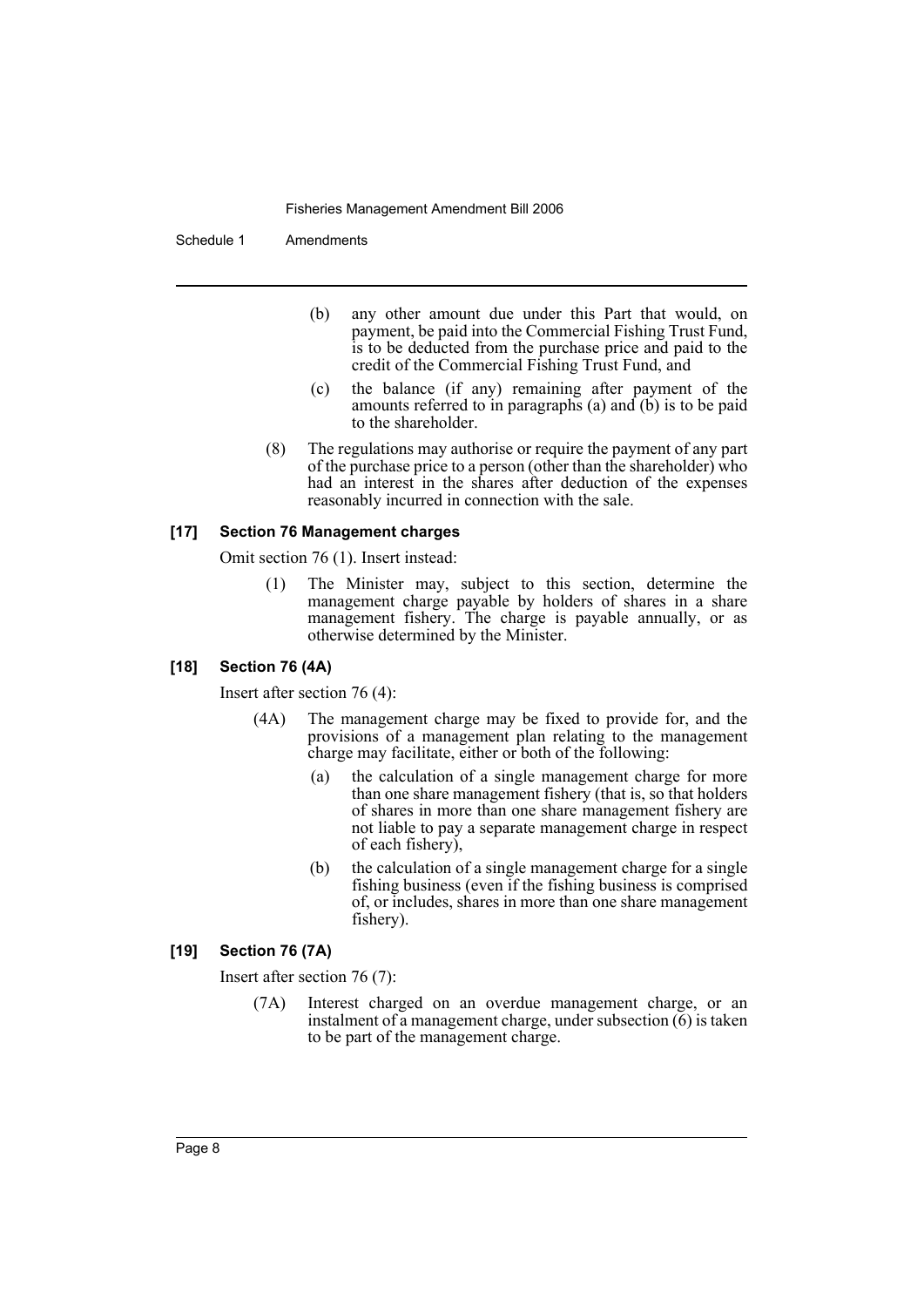Amendments **Amendments** Schedule 1

#### **[20] Section 106 Annual contribution to cost of research and to other industry costs**

Omit the section.

#### **[21] Section 112 Commercial fishing licence to be endorsed for restricted fishery**

Omit section 112 (2). Insert instead:

- (2) The authority conferred by such an endorsement is subject to such conditions as are prescribed by the regulations or specified in the endorsement.
- (3) The Minister may, at any time by notice in writing to the holder of a licence who is authorised by an endorsement to take fish in a restricted fishery, revoke or vary the conditions of the endorsement or add new conditions. This subsection does not apply to conditions prescribed by the regulations.
- (4) The holder of a commercial fishing licence who contravenes any condition of an endorsement on the licence under this section is guilty of an offence.

Maximum penalty: 100 penalty units.

(5) The Minister may approve arrangements under which a person who is eligible for an endorsement in a restricted fishery is given an endorsement in the form of a separate document from the commercial fishing licence of the person. Any such document is taken to be an endorsement on the commercial fishing licence of the person authorised by the endorsement to take fish in the fishery, and references in this Act or the regulations to an endorsement extend to an endorsement in that form.

## **[22] Section 115A**

Insert after section 115:

## **115A Annual contribution to industry costs**

- (1) A participant in a restricted fishery must, if the regulations so require, pay to the Minister an annual contribution towards one or more of the following:
	- (a) the costs of taking measures to enhance the effective management of commercial fishing,
	- (b) the costs of carrying out research into commercial fishing,
	- (c) the costs of management and administration of commercial fishing,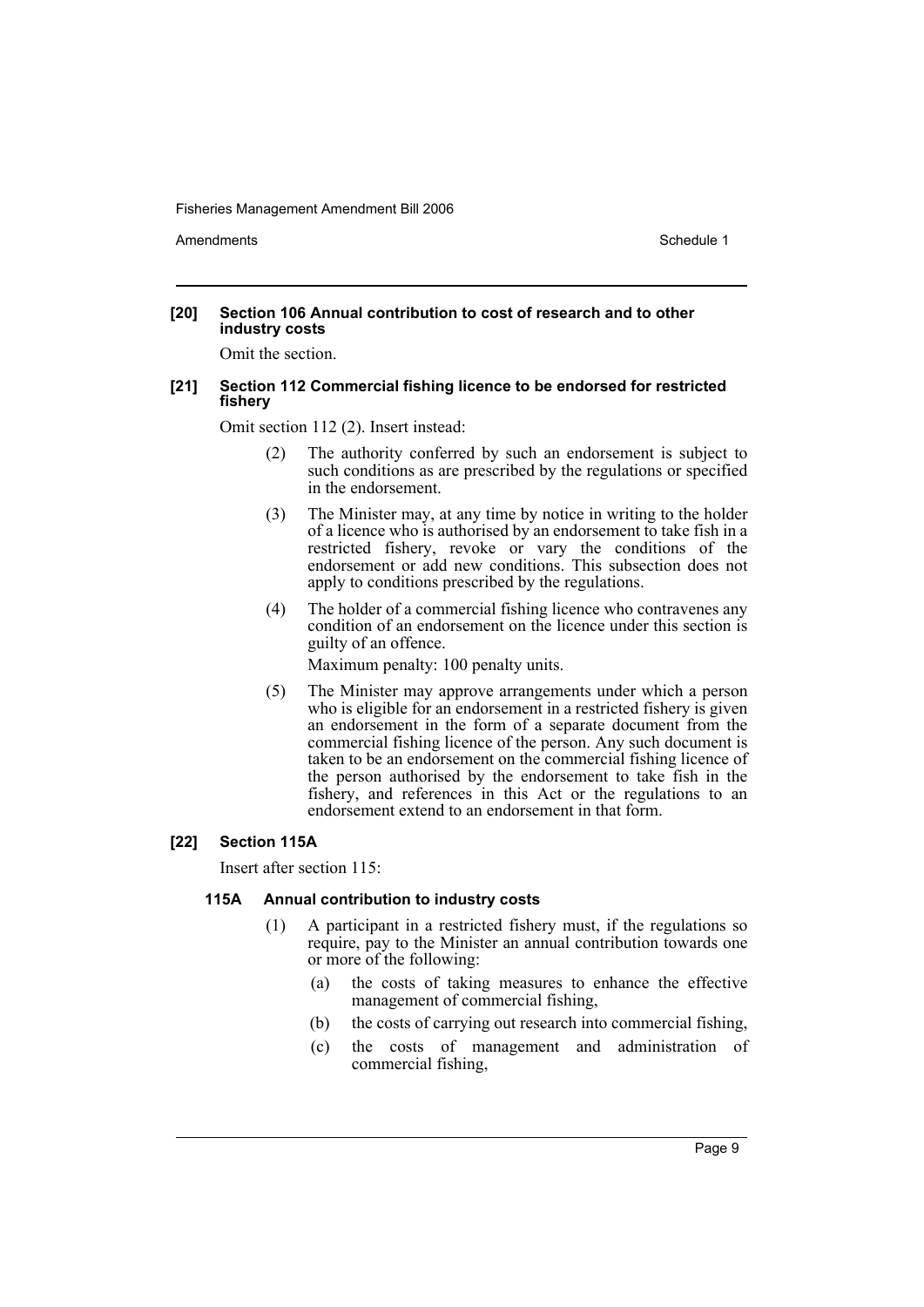Schedule 1 Amendments

- (d) the costs of ensuring compliance with commercial fishing regulatory controls,
- (e) the costs of consultative arrangements with commercial fishers.
- (2) For the purposes of this section, a *participant* in a restricted fishery means:
	- (a) a person who has an endorsement on his or her commercial fishing licence that authorises the person to take fish for sale in the restricted fishery, or
	- (b) the owner of a fishing business of which the endorsement is a component.
- (3) The amount of the contribution is to be specified in or determined under the regulations.
- (4) The regulations may provide for payment of the annual contribution by instalments.
- (5) If a contribution, or an instalment of a contribution, is unpaid after the due date for its payment, the Minister may charge interest on the overdue amount at the rate payable from time to time in respect of judgments of the Supreme Court or, if some other rate is prescribed by the regulations, that rate.
- (6) Interest may be charged for each day that has elapsed between the date on which payment is due and the date of payment.
- (7) Interest charged on an overdue annual contribution, or instalment of a contribution, under subsection (5) is taken to be part of the contribution.

## **[23] Section 119 Fish receiver to supply information**

Omit section 119 (2). Insert instead:

(2) The regulations may make provision for or with respect to the information to be given by registered fish receivers.

## **[24] Section 119 (3)**

Omit ", or keep records,".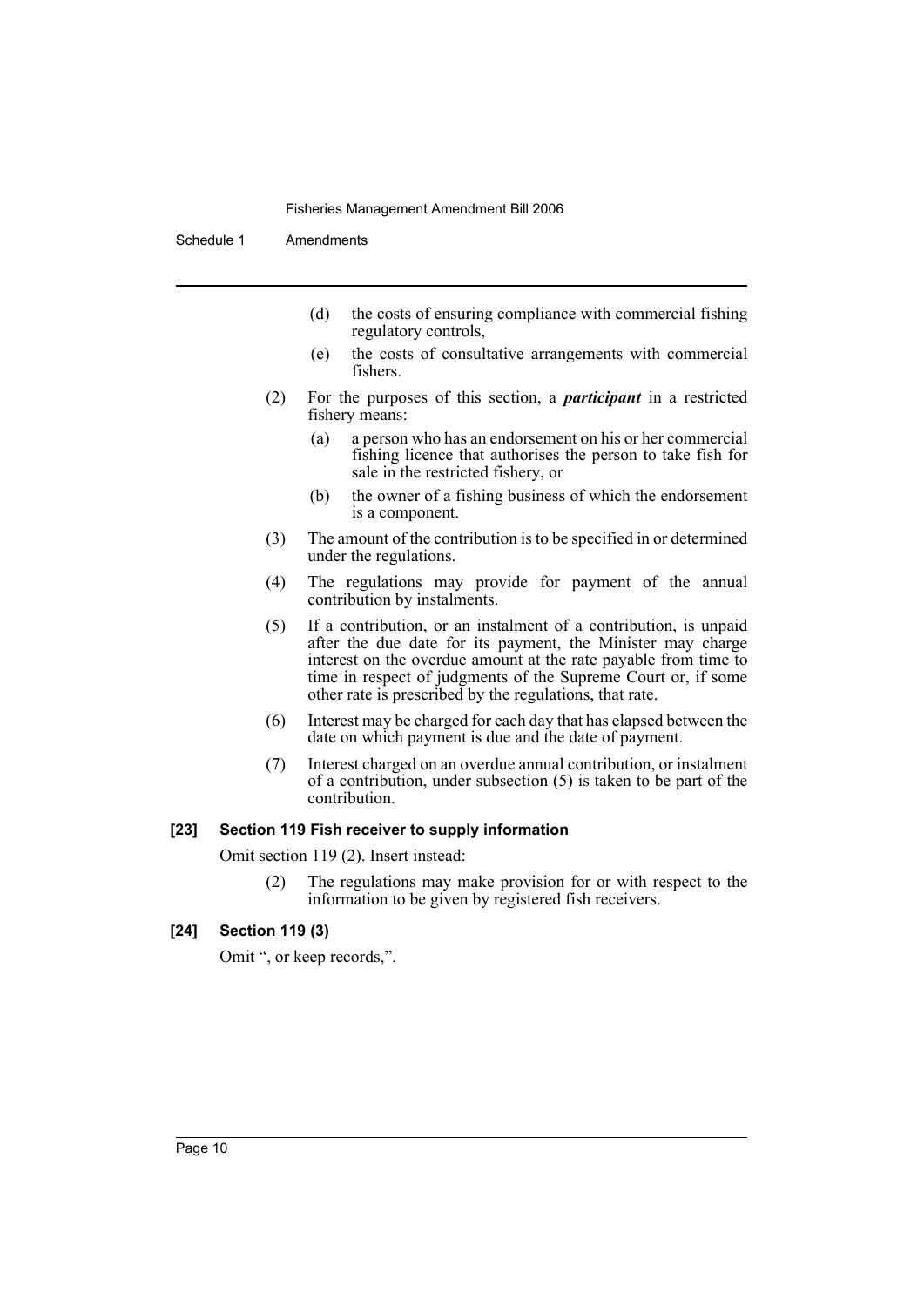Amendments **Amendments** Schedule 1

## **[25] Sections 121–122A**

Omit sections 121 and 122. Insert instead:

#### **121 Records to be made by commercial fishers**

- (1) A commercial fisher must make such records as the regulations require in respect of fishing activities engaged in by the commercial fisher for commercial purposes.
- (2) In particular, the regulations may require a record to be made of the following:
	- (a) particulars of all fishing activities engaged in by a commercial fisher for commercial purposes (including those where no fish were taken),
	- (b) particulars of all fish taken during those fishing activities,
	- (c) the location in which the fishing activities were carried out,
	- (d) the fishing gear used in connection with the fishing activities,
	- (e) any period in which the commercial fisher did not engage in any fishing activities for commercial purposes.
- (3) The record must be made in such form and manner as is prescribed by the regulations or (subject to the regulations) as is approved by the Minister.
- (4) A commercial fisher who fails to make a record as required by this section is guilty of an offence.

Maximum penalty: 200 penalty units.

(5) A commercial fisher who is required to make a record under this section must, if the regulations so require, ensure that a copy of the record is sent to the Director-General within such period as the regulations prescribe.

Maximum penalty: 10 penalty units.

#### **122 Records to be made by employers of commercial fishers**

- (1) A fishing employer must make such records as the regulations require in respect of fishing activities engaged in by a nominated fisher on behalf of the fishing employer.
- (2) In particular, the regulations may require a record to be made of the following:
	- (a) particulars of all fishing activities engaged in by a nominated fisher on behalf of the fishing employer (including those where no fish were taken),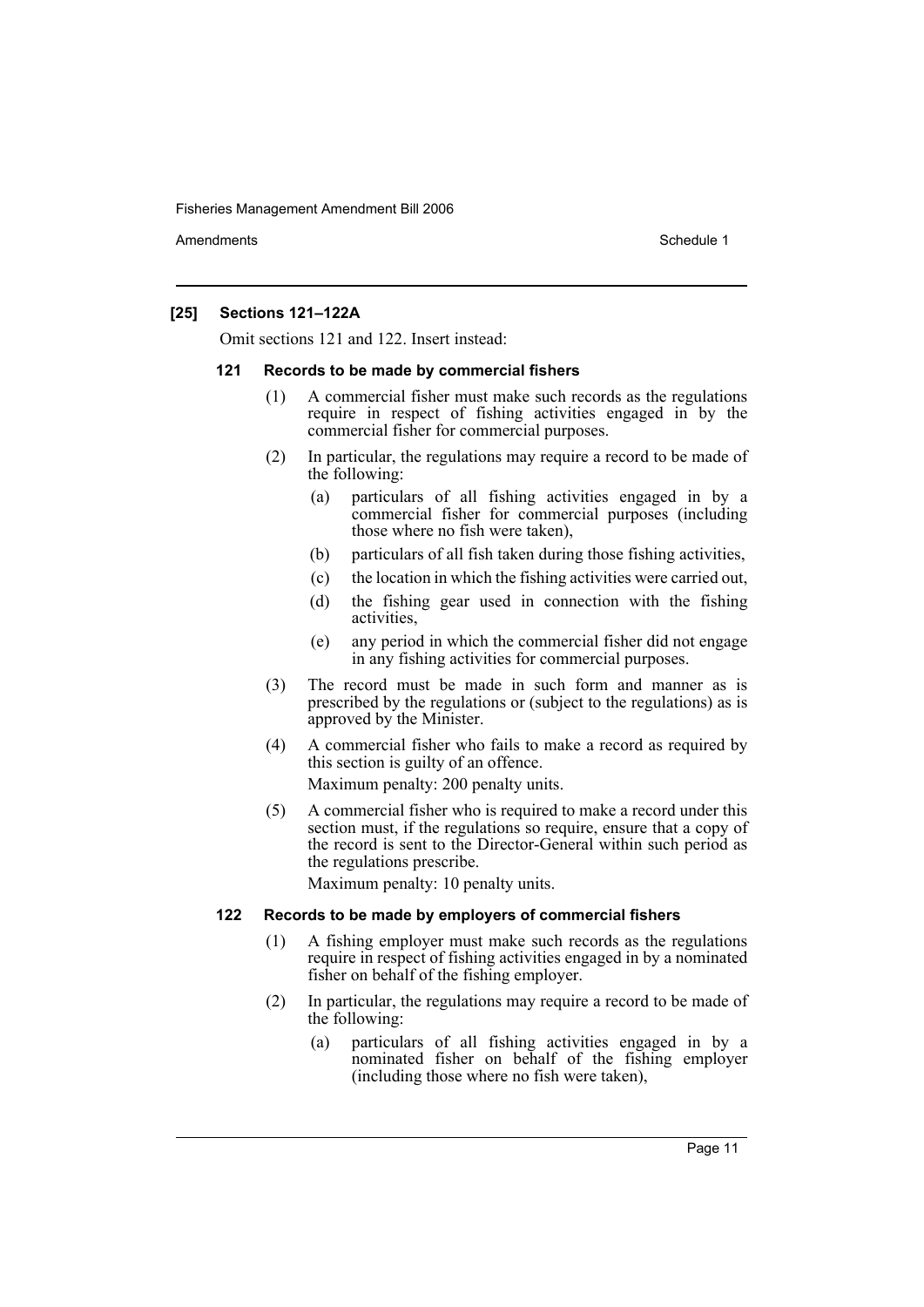Schedule 1 Amendments

- (b) particulars of all fish taken during those fishing activities,
- (c) the location in which the fishing activities were carried out,
- (d) the fishing gear used in connection with the fishing activities,
- (e) any period in which the nominated fisher did not engage in any fishing activities on behalf of the fishing employer.
- (3) The record must be made in such form and manner as is prescribed by the regulations or (subject to the regulations) as is approved by the Minister.
- (4) A fishing employer who fails to make a record as required by this section is guilty of an offence.

Maximum penalty: In the case of a corporation, 500 penalty units or, in any other case, 200 penalty units.

(5) A nominated fisher who engages in any fishing activity on behalf of a fishing employer must not fail to provide the fishing employer with such information concerning those activities as the fishing employer may reasonably require to comply with this section.

Maximum penalty: 200 penalty units.

(6) A fishing employer who is required to make a record under this section must, if the regulations so require, ensure that a copy of the record is sent to the Director-General within such period as the regulations prescribe.

Maximum penalty: 10 penalty units.

(7) In this section:

*fishing employer* means a shareholder in a share management fishery, an owner of a fishing business, or any other person, who nominates a commercial fisher to take fish in a fishery on behalf of the shareholder, owner or other person.

*nominated fisher* of a fishing employer means a commercial fisher who is for the time being nominated by the fishing employer under this Act or the regulations to take fish in a fishery on behalf of the fishing employer.

### **122A Records to be made by fish receivers**

- (1) A registered fish receiver must make such records as the regulations require relating to fish received by the fish receiver.
- (2) The record must be made in such form and manner as are prescribed by the regulations or (subject to the regulations) as are approved by the Minister.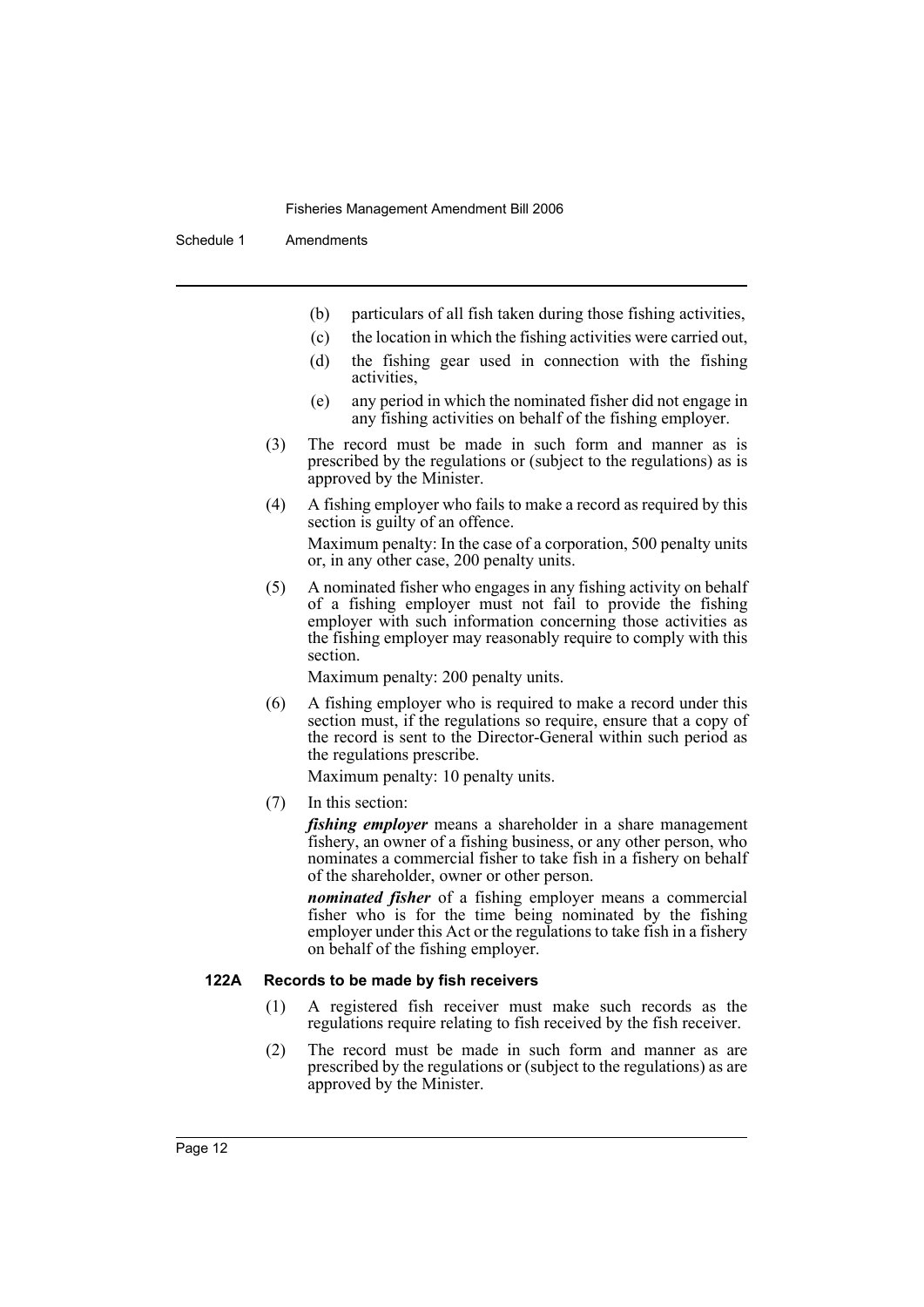Amendments **Amendments** Schedule 1

(3) A registered fish receiver who fails to make a record as required by this section is guilty of an offence.

Maximum penalty: In the case of a corporation, 500 penalty units or, in any other case, 200 penalty units.

(4) A registered fish receiver who is required to make a record under this section must, if the regulations so require, ensure that a copy of the record is sent to the Director-General within such period as the regulations prescribe.

Maximum penalty: 10 penalty units.

## **[26] Section 127D**

Insert after section 127C:

## **127D Annual contribution to industry costs**

- (1) The holder of a charter fishing boat licence must, if the regulations so require, pay to the Minister an annual contribution towards one or more of the following:
	- (a) the costs of taking measures to enhance charter fishing,
	- (b) the costs of carrying out research into charter boat fishing,
	- (c) the costs of management and administration of charter fishing boat operations,
	- (d) the costs of ensuring compliance with charter fishing boat regulatory controls,
	- (e) the costs of consultative arrangements with owners and operators of charter fishing boats.
- (2) The amount of the contribution is to be specified in or determined under the regulations.
- (3) The regulations may provide for payment of the annual contribution by instalments.
- (4) If a contribution, or instalment of a contribution, is unpaid after the due date for its payment, the Minister may charge interest on the overdue amount at the rate payable from time to time in respect of judgments of the Supreme Court or, if some other rate is prescribed by the regulations, that rate.
- (5) Interest may be charged for each day that has elapsed between the date on which payment is due and the date of payment.
- (6) Interest charged on an overdue annual contribution, or instalment of a contribution, under subsection (4) is taken to be part of the contribution.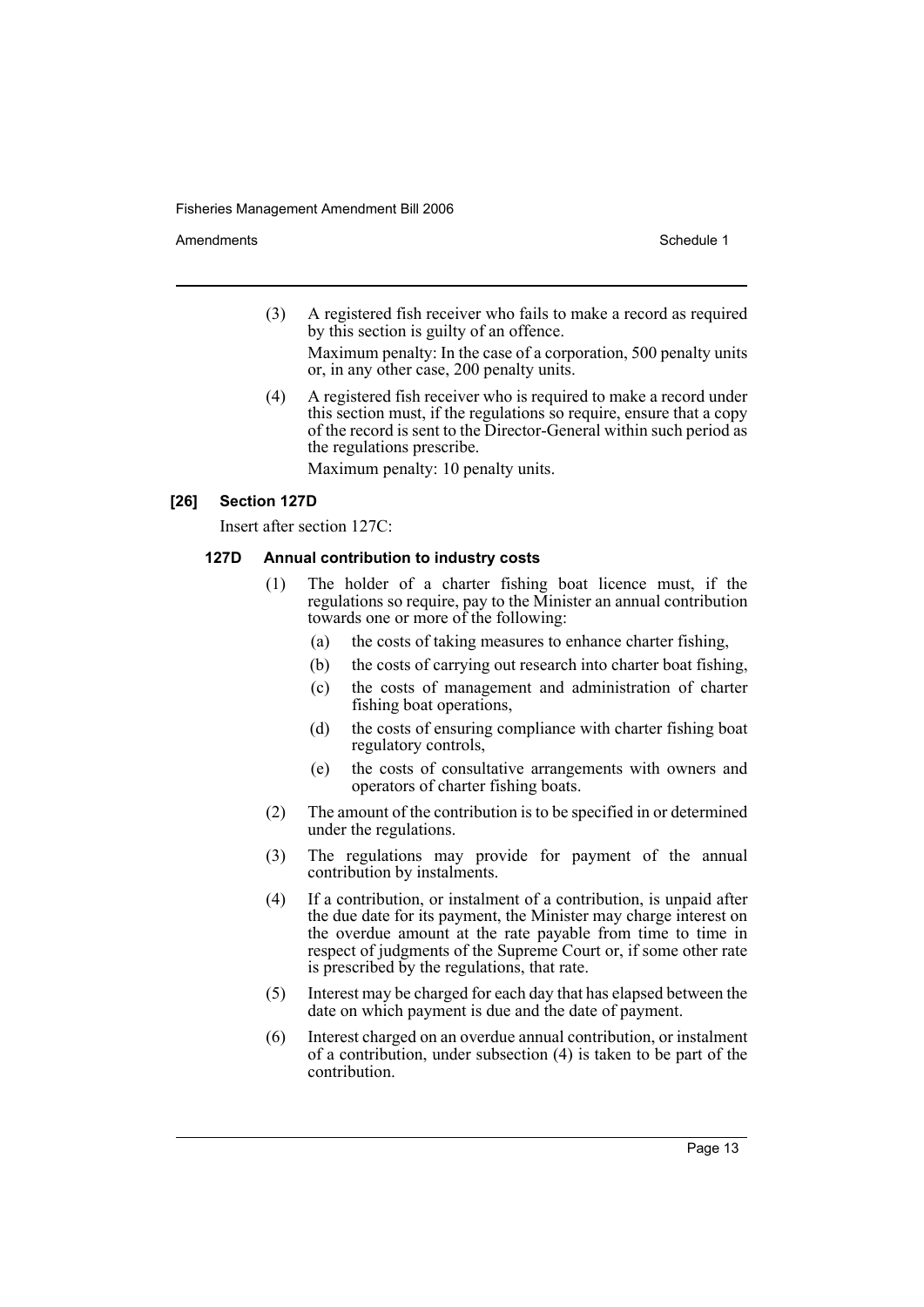Schedule 1 Amendments

(7) The payment required under this section is taken to be a condition of every charter fishing boat licence.

#### **[27] Sections 127E–127EB**

Omit section 127E. Insert instead:

#### **127E Charter fishing boat operators to make records of fishing activities**

- (1) The master of a charter fishing boat must make such records as the regulations require in respect of the use of the boat for recreational fishing activities (regardless of whether those fishing activities are activities for which it is required to be licensed).
- (2) In particular, the regulations may require the master of a charter fishing boat to make a record of the following:
	- (a) particulars of all recreational fishing activities engaged in (including those where no fish were taken),
	- (b) particulars of all fish taken during the fishing activities,
	- (c) the location in which the fishing activities were carried out,
	- (d) the fishing gear used in connection with the fishing activities,
	- (e) any period in which the charter fishing boat was not used for recreational fishing activities for which it is required to be licensed.
- (3) A record required under this section must be made in such form and manner as is prescribed by the regulations or (subject to the regulations) as is approved by the Minister.
- (4) A master of a charter fishing boat who fails to make a record as required by this section is guilty of an offence. Maximum penalty: 200 penalty units.
- (5) A master of a charter fishing boat who is required to make a record under this section must, if the regulations so require, ensure that a copy of the record is sent to the Director-General within such period as the regulations prescribe. Maximum penalty: 10 penalty units.

#### **127EA Records of recreational fishing activities—licence holders**

(1) The holder of a charter fishing boat licence must make such records as the regulations require in respect of the use of the licensed charter fishing boat for recreational fishing activities (whether or not those activities are activities for which it is required to be licensed).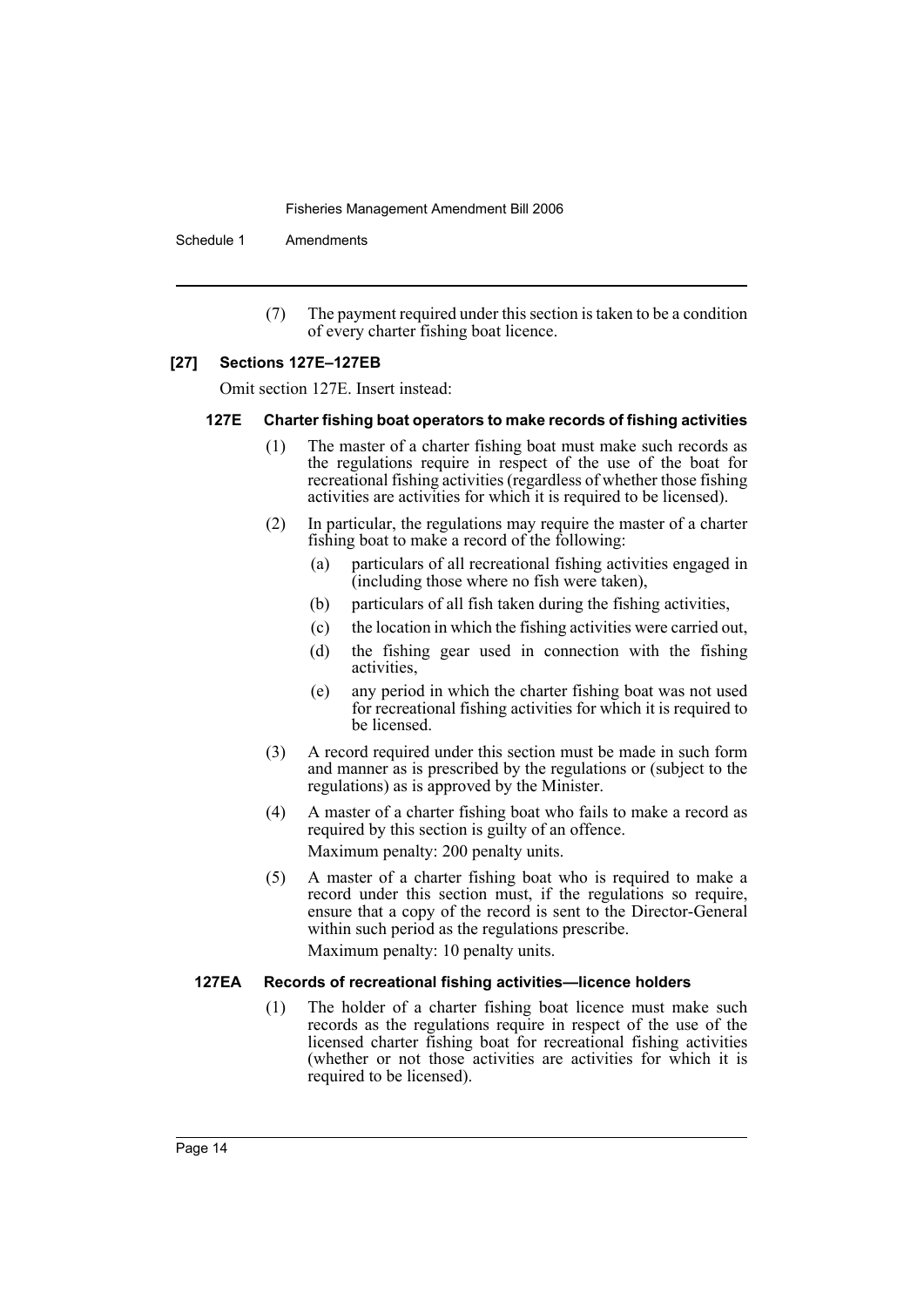Amendments **Amendments** Schedule 1

- (2) In particular, the regulations may require the licence holder to make a record of the following:
	- (a) particulars of all recreational fishing activities engaged in (including those where no fish were taken),
	- (b) particulars of all fish taken during the fishing activities,
	- (c) the location in which the fishing activities were carried out,
	- (d) the fishing gear used in connection with the fishing activities,
	- (e) any period in which the charter fishing boat was not used for recreational fishing activities for which it is required to be licensed.
- (3) The record must be made in such form and manner as are prescribed by the regulations or (subject to the regulations) as are approved by the Minister.
- (4) The holder of a charter fishing boat licence who fails to make a record as required by this section is guilty of an offence.

Maximum penalty: In the case of a corporation, 500 penalty units or, in any other case, 200 penalty units.

(5) The master of a boat that is a licensed charter fishing boat must not fail to provide the holder of the licence for the boat with such information concerning the use of the boat for recreational fishing activities as the licence holder may reasonably require to comply with this section.

Maximum penalty: 200 penalty units.

(6) The holder of a charter fishing boat licence who is required to make a record under this section must, if the regulations so require, ensure that a copy of the record is sent to the Director-General within such period as the regulations prescribe. Maximum penalty: 10 penalty units.

(7) If the holder of a charter fishing boat licence is also master of the boat, the holder of the licence is taken to have complied with this section if the holder complies with his or her obligations under section 127E.

#### **127EB False records**

A person who makes an entry in a record, or copy, for the purposes of this Part knowing that the entry is false or misleading in a material particular is guilty of an offence.

Maximum penalty: 200 penalty units or imprisonment for 3 months, or both.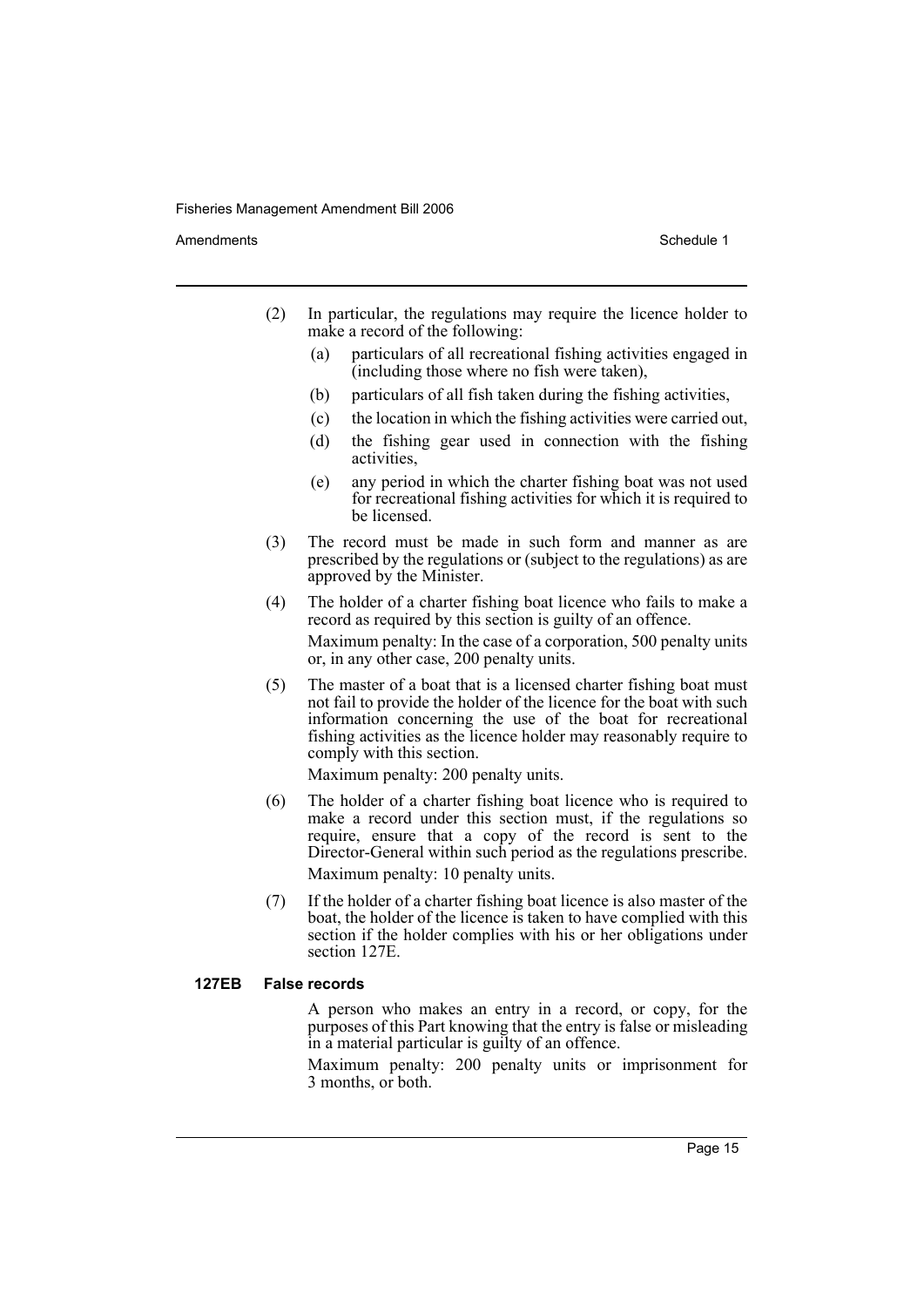Schedule 1 Amendments

#### **[28] Section 220ZW Licence to harm threatened species, population or ecological community or damage habitat**

Insert after section 220ZW (2) (after the note):

(3) A permit under section 37A may not be issued for a purpose referred to in subsection (1).

#### **[29] Section 283A**

Insert after section 283:

#### **283A Disclosure of information**

- (1) If a person nominates a commercial fisher to take fish in a fishery on the person's behalf under this Act, the regulations or the management plan for a fishery, the Department is authorised to disclose to the person who makes the nomination any information provided to the Department by the nominated fisher in any record of fishing activities made by the nominated fisher for the purposes of this Act, insofar as that information relates to fishing activities conducted on behalf of the person who makes the nomination.
- (2) The Department is authorised to disclose to the owner of a fishing business any information provided to the Department in any record made under this Act in connection with fishing activities conducted on behalf of the fishing business, or the use of any fishing boat or fishing gear that is a component of the fishing business, including information provided before the fishing business, or any component of the fishing business, was transferred to the owner.
- (3) The Department is authorised to disclose to the holder of a charter fishing boat licence any information provided by the master of that boat to the Department in any record made under this Act in connection with the use of that boat for recreational fishing activities during the period in which the person to whom the information is to be disclosed is the holder of the charter fishing boat licence for the boat.
- (4) Information may be disclosed under this section without the consent of the person who provided the information (despite section 18 of the *Privacy and Personal Information Protection Act 1998*).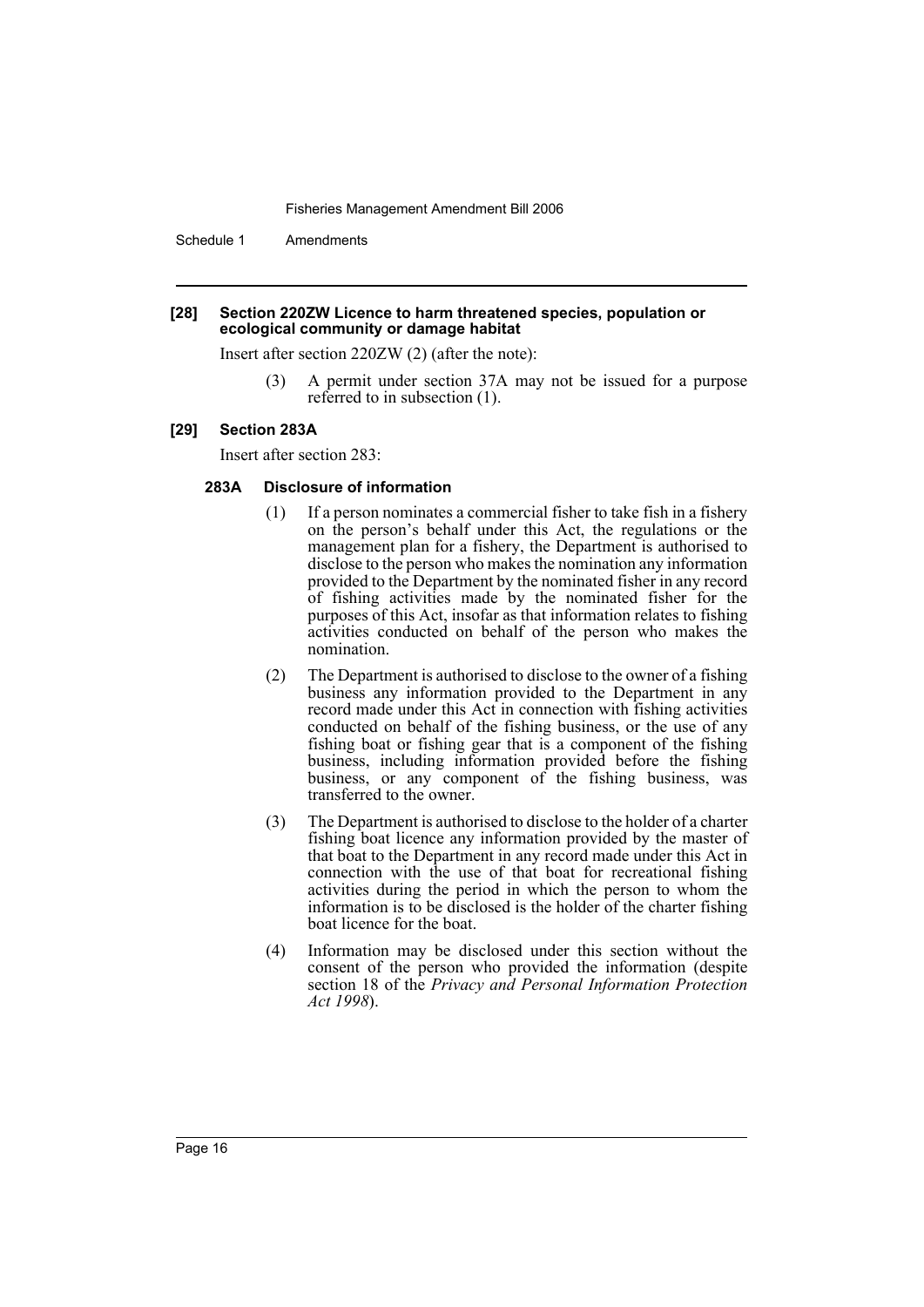Amendments **Schedule 1** and the set of the set of the set of the set of the set of the set of the set of the set of the set of the set of the set of the set of the set of the set of the set of the set of the set of the set

(5) In this section:

*Department* includes the Director-General or any officer of the Department engaged in the administration of this Act. *information* includes personal information (within the meaning of the *Privacy and Personal Information Protection Act 1998*).

## **[30] Section 284 Public consultation procedure**

Omit "the Minister" from section 284 (1). Insert instead "a person or body".

## **[31] Section 284 (1) (c)**

Omit the paragraph. Insert instead:

(c) a management plan, or supporting plan, for a share management fishery (including any amendment or new plan),

## **[32] Section 284 (2) and (3)**

Omit "the Minister" wherever occurring.

Insert instead "the person or body to whom the requirement applies".

## **[33] Schedule 1 Share management fisheries**

Omit clause 6A. Insert instead:

## **6A Ocean trawl fishery**

## **Description of fishery**

The ocean trawl fishery consists of the following:

- (a) the use of an otter trawl net (prawns) to take fish from any of the following waters:
	- (i) inshore waters,
	- (ii) offshore waters,
	- (iii) the waters of Coffs Harbour,
- (b) the use of an otter trawl net (fish) to take fish from ocean waters that are north of a line drawn due east from Barrenjoey Headland (other than any waters in which use of an otter trawl net (fish) is prohibited under the regulations),
- (c) the use of a danish seine trawl net (fish) to take fish from ocean waters that are north of a line drawn due east from Barrenjoey Headland.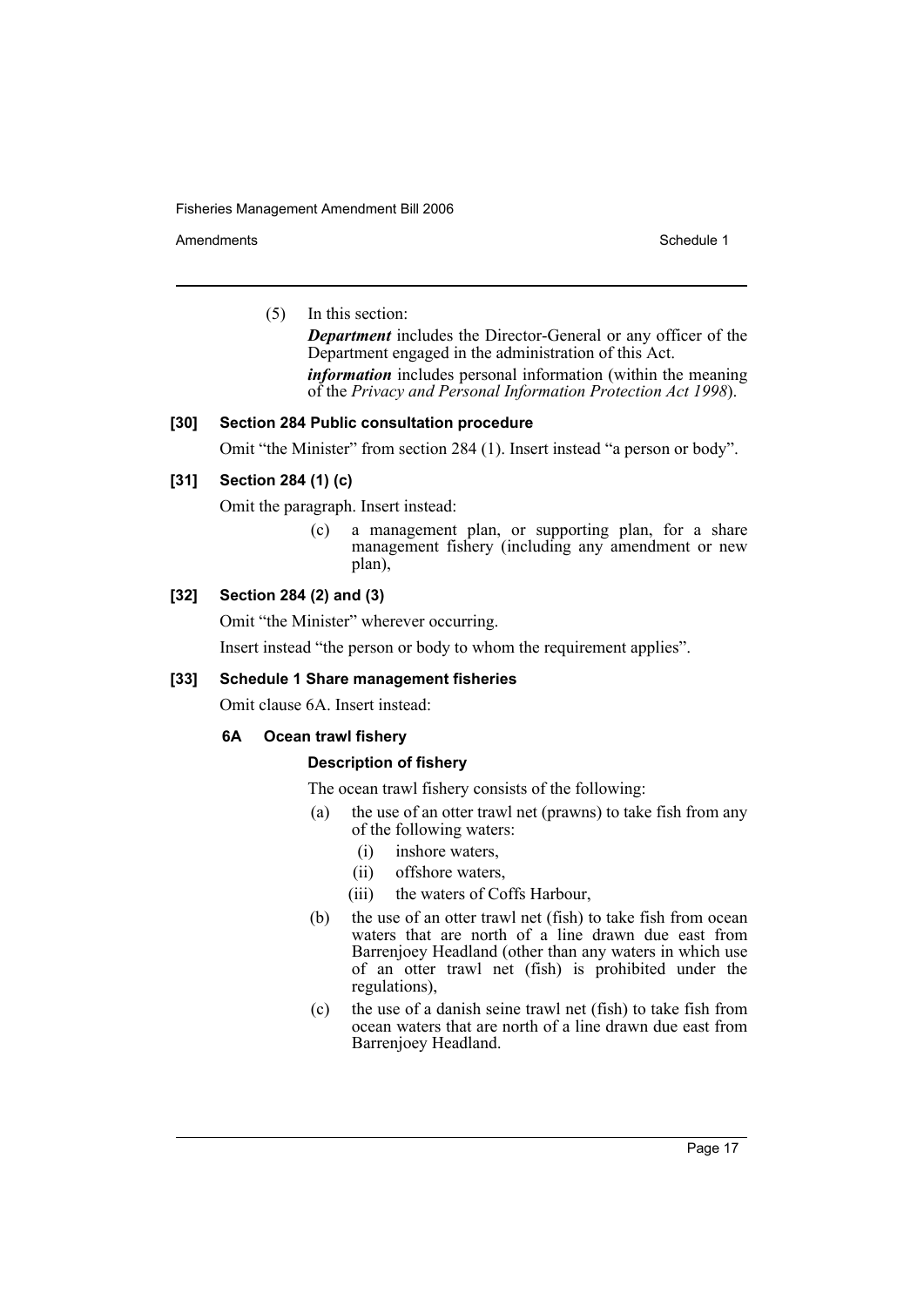Schedule 1 Amendments

#### **[34] Schedule 7 Savings, transitional and other provisions**

Insert at the end of clause 2 (1):

*Fisheries Management Amendment Act 2006*

## **[35] Schedule 7, clause 6B**

Omit the clause. Insert instead:

## **6B Appeals to Share Appeal Panel in relation to restricted fishery determinations**

- (1) If a share management fishery referred to in Schedule 1 (as in force immediately after its amendment by the *Fisheries Management Amendment Act 2006*) was a restricted fishery, or any part of such a share management fishery was a restricted fishery, when shares in the fishery were provisionally issued, there is no appeal to the Share Appeal Panel in relation to determinations made under this Act in connection with that restricted fishery, if there was an opportunity for the person in respect of whom the determination was made to apply for an internal review of the determination after the determination was made.
- (2) The Share Appeal Panel is to refuse to hear an appeal in relation to any such determination.
- (3) In particular, this clause applies to the following determinations:
	- (a) a determination as to the person's eligibility for an endorsement on a commercial fishing licence that would authorise the person to take fish for sale in the restricted fishery,
	- (b) a determination as to the catch history of the person, or the catch history of the person's fishing business, made in connection with a determination as to eligibility for such an endorsement.
- (4) This clause applies in respect of any appeal by an applicant for shares in a share management fishery even if that applicant is not the person in respect of whom the earlier determination was made (for example, because the person acquired the relevant fishing business after the determination was made).
- (5) This clause extends to the following:
	- (a) a share management fishery in which shares were provisionally issued before the commencement of this clause,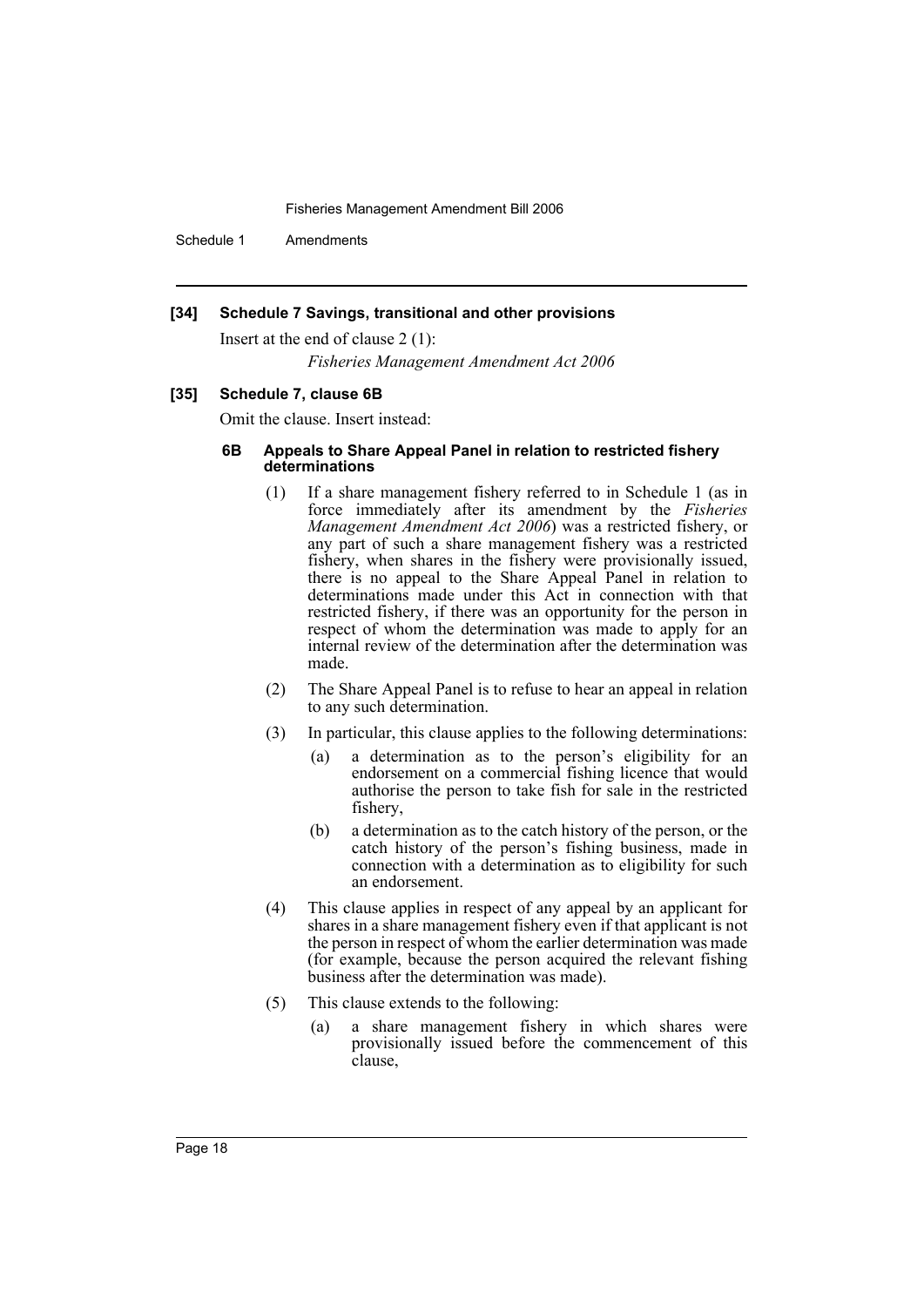Amendments **Amendments** Schedule 1

- (b) an appeal made to the Share Appeal Panel before the commencement of this clause, if the Share Appeal Panel has not commenced to hear the appeal.
- (6) In this clause:

*internal review* means review by the Minister or by an officer or officers of the Department (whether conducted exclusively by officers of the Department or in conjunction with persons not employed within the Department), including the review provided for by Division 6 of Part 8 of the *Fisheries Management (General) Regulation 1995* before its repeal.

**Note.** Division 6 of Part 8 of the *Fisheries Management (General) Regulation 1995*, now repealed, provided a procedure for the review of certain decisions made in respect of some of the fisheries set out in Schedule 1 when they were restricted fisheries.

### **[36] Schedule 7, clauses 6F and 6G**

Insert after clause 6E:

## **6F Redefinition of ocean trawl fishery**

Section 44 (2) does not apply to the omission of the description of the ocean trawl fishery from Schedule 1 by the *Fisheries Management Amendment Act 2006*. That is, shares in the fishery are not cancelled as a consequence of the amendments made to Schedule 1 by that Act but continue to have effect in respect of the fishery (as redefined by the amendments).

#### **6G Application of amendments made by Fisheries Management Amendment Act 2006**

- (1) Section 68 (4B), as inserted by the *Fisheries Management Amendment Act 2006*, applies only to endorsements given after the commencement of that subsection.
- (2) The amendment made to section 69 (6) by the *Fisheries Management Amendment Act 2006* applies only to nominations made after the commencement of the amendments.
- (3) The amendment made to section 76 (1) by the *Fisheries Management Amendment Act 2006* does not affect the requirement to pay any management charge that became payable before the commencement of that amendment.